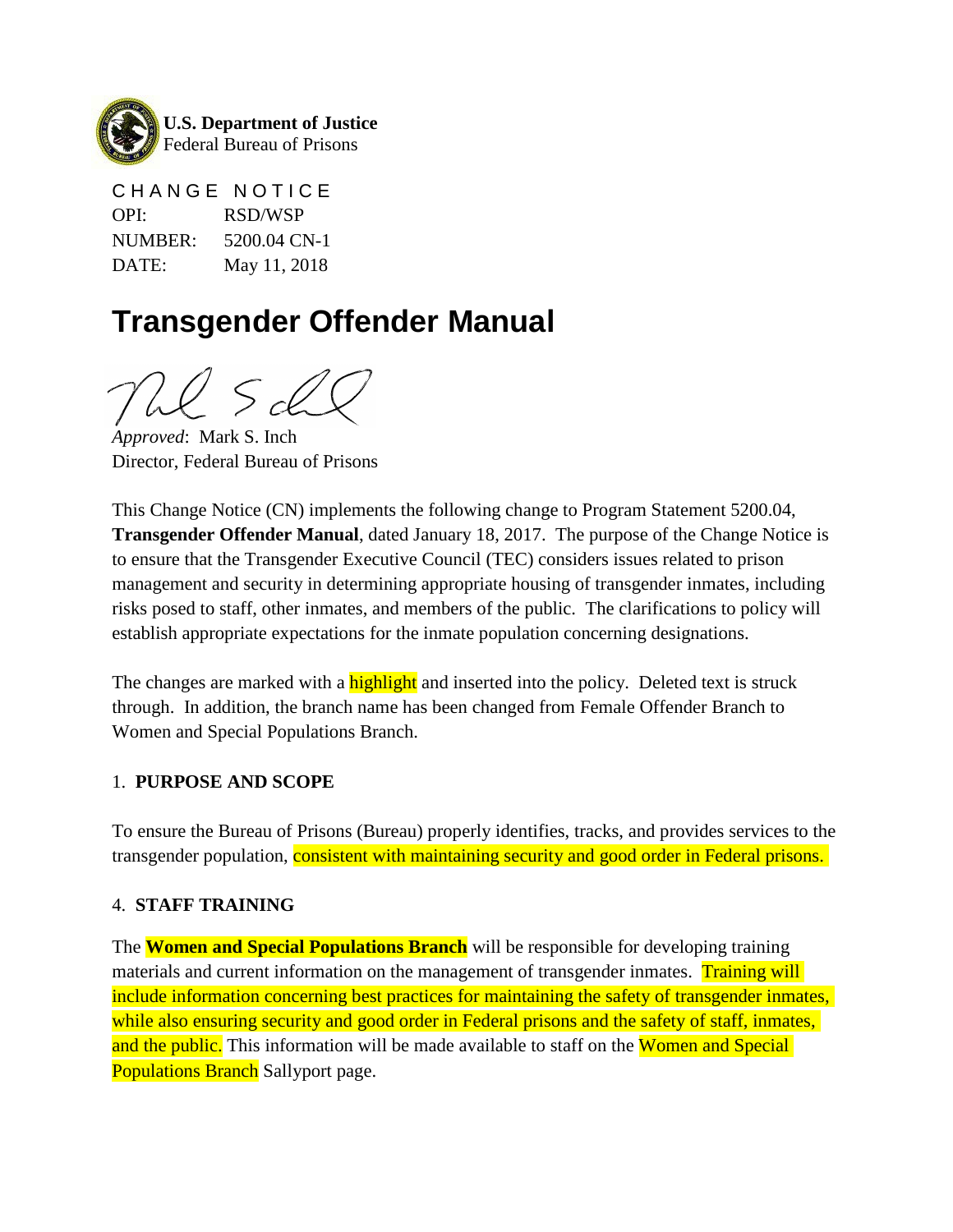# 5. **INITIAL DESIGNATIONS**

The TEC will consider factors including, but not limited to, an inmate's security level, criminal and disciplinary history, current gender expression, medical and mental health needs/information, vulnerability to sexual victimization, and likelihood of perpetrating abuse. The TEC may also consider facility-specific factors, including inmate populations, staffing patterns, and physical layouts (e.g., types of showers available). The TEC will recommendhousing by gender identity when appropriate.

In deciding the facility assignment for a transgender or intersex inmate, the TEC should make the following assessments on a case-by-case basis:

- The TEC will use biological sex as the initial determination for designation;
- The TEC will consider the health and safety of the transgender inmate, exploring appropriate options available to assist with mitigating risk to the transgender offender, to include but not limited to cell and/or unit assignments, application of management variables, programming missions of the facility, etc.;
- The TEC will consider factors specific to the transgender inmate, such as behavioral history, overall demeanor, and likely interactions with other inmates; and
- The TEC will consider whether placement would threaten the management and security of the institution and/or pose a risk to other inmates in the institution (e.g., considering inmates with histories of trauma, privacy concerns, etc.).

The designation to a facility of the inmate's identified gender would be appropriate only in rare cases after consideration of all of the above factors and where there has been significant progress towards transition as demonstrated by medical and mental health history.

It will be noted in SENTRY designation notes that the TEC reviewed the inmate for appropriate institution designation.

# 7. **HOUSING AND PROGRAMMING ASSIGNMENTS**

In order for an inmate to be considered for transfer to another **institution of the same sex as the** inmate's current facility location, including a facility housing individuals of the inmate's identified gender, the Warden should consult with the TEC prior to submitting a designation request to the DSCC, but this is not required.

In addition, the Warden may make a recommendation to the TEC to transfer a transgender or intersex inmate based on an inmate's identified gender.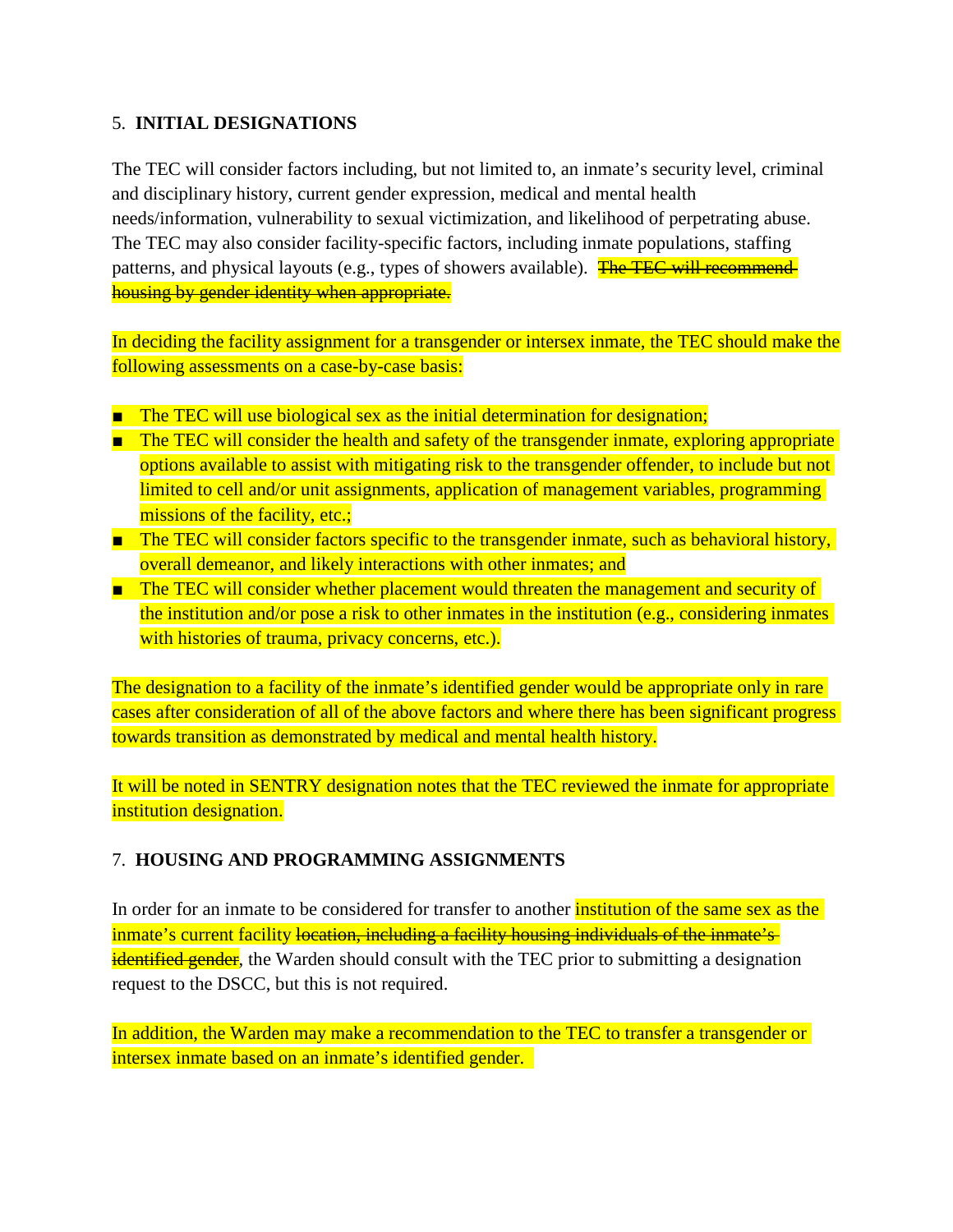In considering such recommendations, the TEC will apply all criteria of Section 5, above, and make the following assessments concerning the recommendation:

- The TEC will use biological sex as the initial determination for designation;
- The TEC will consider the health and safety of the transgender inmate, exploring appropriate options available to assist with mitigating risk to the transgender offender, to include but not limited to cell and/or unit assignments, application of management variables, programming missions of the facility, re-designation to another facility of the same sex, etc.;
- The TEC will also consider factors specific to the transgender inmate, such as behavioral history, overall demeanor, program participation, and likely interactions with other inmates; and
- The TEC will consider whether placement would threaten the management and security of the institution and/or pose a risk to other inmates in the institution (e.g., considering inmates with histories of trauma, privacy concerns, etc.).

The designation to a facility of the inmate's identified gender would be appropriate only in rare cases after consideration of all of the above factors and where there has been significant progress towards transition as demonstrated by medical and mental health history, as well as positive institution adjustments.

It will be noted in SENTRY designation notes that the TEC reviewed the inmate for appropriate institution designation.

# 9. **HORMONE AND NECESSARY MEDICAL TREATMENT**

Hormone or other necessary medical treatment may be provided after an individualized assessment of the requested inmate by institution medical staff. Medical staff should request consultation from Psychology Services regarding the mental health benefits of hormone or other necessary medical treatment. If appropriate for the inmate, hormone treatment will be provided in accordance with the Program Statement **Patient Care** and relevant clinical guidance. Questions concerning hormone treatment may be referred to the TCCT.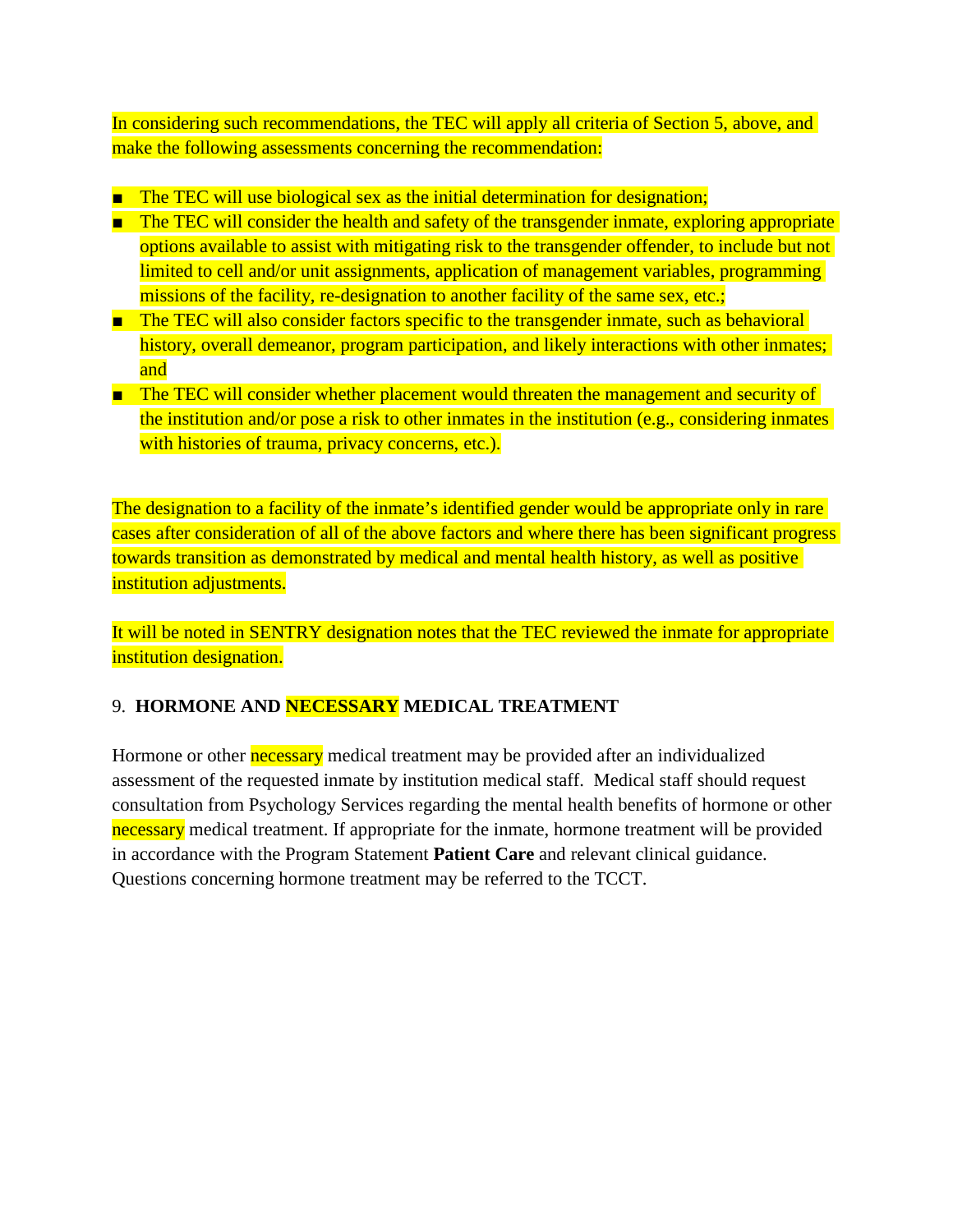

PROGRAM STATEMENT OPI: RSD/FOB NUMBER: 5200.04 DATE: January 18, 2017

# **Transgender Offender Manual**

/s/ *Approved*: Thomas R. Kane Acting Director, Federal Bureau of Prisons

# 1. **PURPOSE AND SCOPE**

To ensure the Bureau of Prisons (Bureau) properly identifies, tracks, and provides services to the transgender population, **consistent with maintaining security and good order in Federal prisons.** 

a**. Program Objectives**. Expected results of this program are:

- This policy is meant to provide guidance to staff in dealing with the unique issues that arise when working with transgender inmates.
- Institutions ensure transgender inmates can access programs and services that meet their needs as appropriate, and prepare them to return to the community.
- Sufficient resources will be allocated to deliver appropriate services to transgender inmates.
- Staff will be offered training, enabling them to work effectively with transgender inmates.
- To support staff's understanding of the increased risk of suicide, mental health issues and victimization of transgender inmates.

b. **Institution Supplement**. None required. Should local facilities make any changes outside changes required in national policy or establish any additional local procedures to implement national policy, the local Union may invoke to negotiate procedures or appropriate arrangements.

# 2. **DEFINITIONS**

*Gender* – a construct used to classify a person as male, female, both, or neither. Gender encompasses aspects of social identity, psychological identity, and human behavior.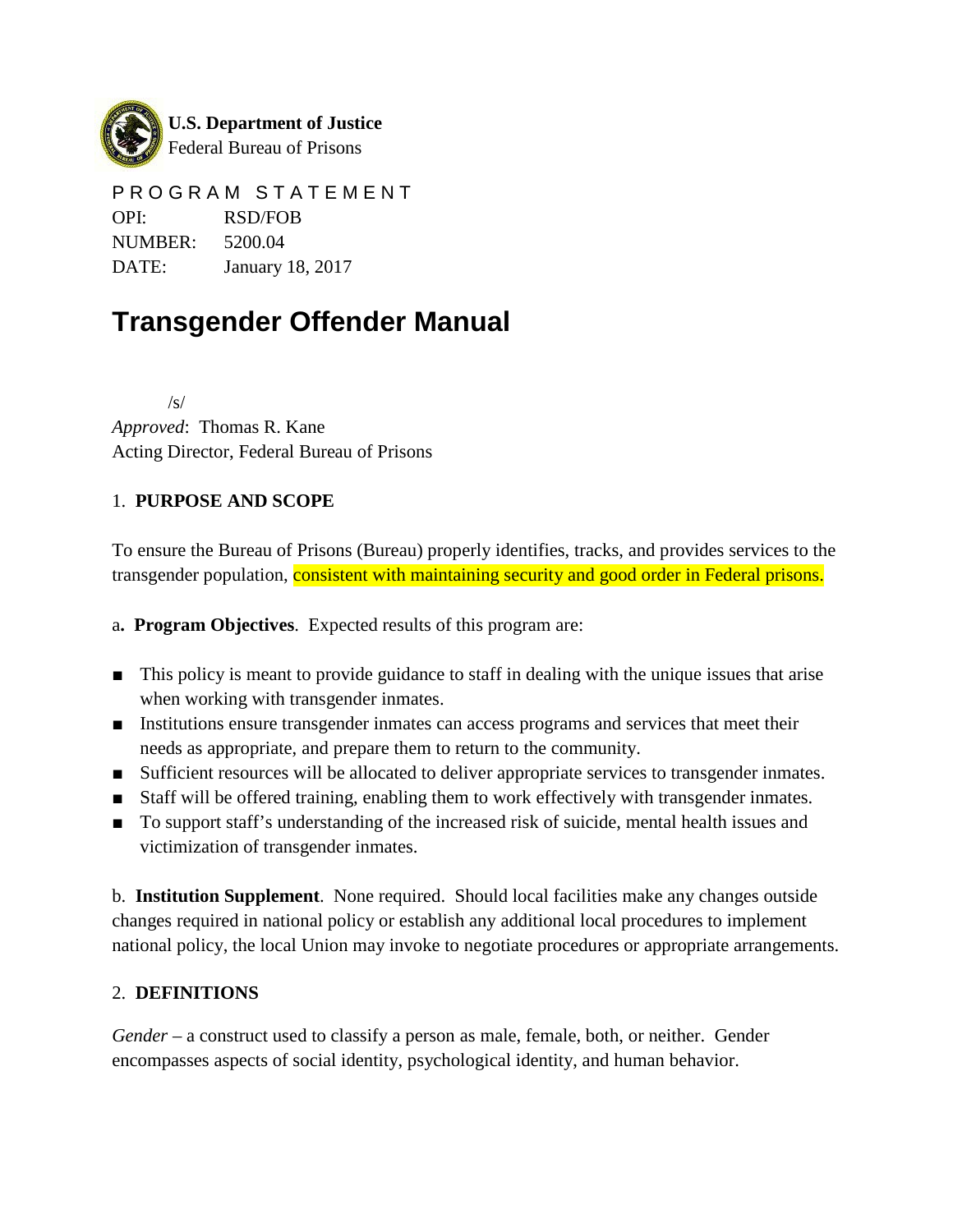*Gender identity* – a person's sense of their own gender, which is communicated to others by their gender expression.

*Gender expression* – includes mannerisms, clothing, hair style, and choice of activities.

*Gender nonconforming* – a person whose appearance or manner does not conform to traditional societal gender expectations.

*Transgender* – the state of one's gender identity not matching one's biological sex. For the purposes of this policy, a transgender inmate is one who has met with a Bureau of Prisons psychologist and signed the form indicating consent to be identified within the agency as transgender. This step allows for accommodations to be considered.

*Cisgender* – the state of one's gender identity matching one's biological sex.

*Sexual orientation* – the direction of one's sexual interest towards members of the same, opposite, or both genders (e.g., heterosexual, homosexual, bisexual, asexual). Sexual orientation and gender identity are not related.

*Gender Dysphoria* (GD) – a mental health diagnosis currently defined by DSM-5 as, "A strong and persistent cross-gender identification. It is manifested by a stated desire to be the opposite sex and persistent discomfort with his or her biologically assigned sex." Not all transgender inmates will have a diagnosis of GD, and a diagnosis of GD is not required for an individual to be provided services.

*Intersex* – a person whose sexual or reproductive anatomy or chromosomal pattern does not seem to fit typical biological definitions of male or female. Not all intersex people identify as transgender; unless otherwise specified, this policy does not apply to intersex people who do not identify as transgender.

*Transition* – measures that change one's gender expression or body to better reflect a person's gender identity.

## 3. **STAFF RESPONSIBILITIES**

The following Bureau components are responsible for ensuring consistent establishment of the programs, services, and resource allocations necessary for transgender offenders.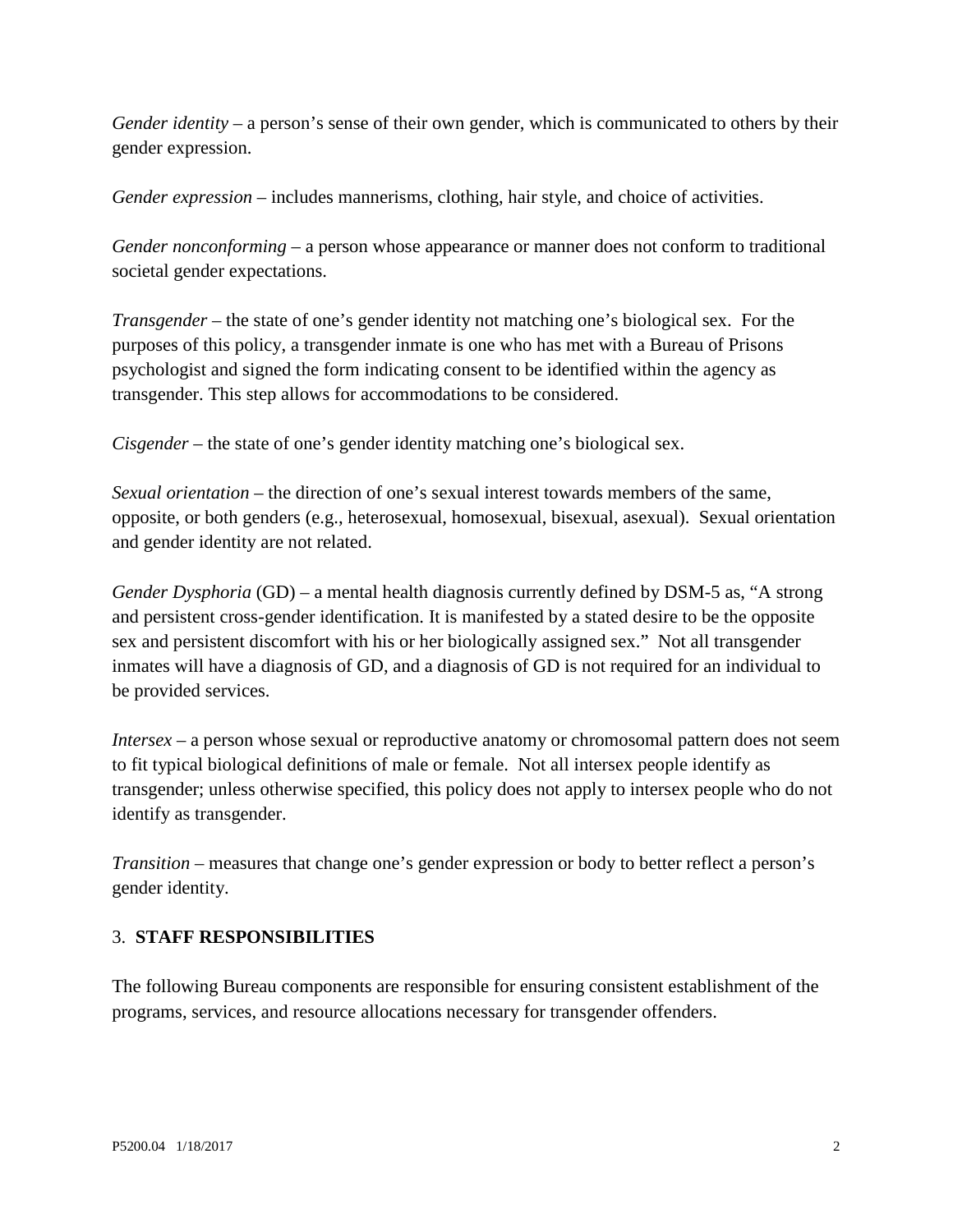## a. **Central Office**

(1) The **Women and Special Populations Branch** is the agency's primary source and point of contact on classification, management, and intervention programs and practices for transgender inmates in Bureau custody. The Branch is responsible for the following functions as they relate to transgender inmates:

- Engaging stakeholders, including serving as the primary point of contact on issues affecting transgender inmates with judges, political figures, and advocacy groups.
- Ensuring the Bureau offers appropriate services to transgender inmates.
- Preparing budgetary requests to deliver national and pilot programs or services affecting transgender inmates.
- Providing guidance and direction to Regional staff and institution leadership on transgender issues.
- Developing and implementing staff training on transgender issues.
- Building a research-based foundation for the Bureau's work with transgender inmates.
- Presenting at internal and external conferences/events regarding the agency's transgender inmates' practices.
- Developing and monitoring monthly reports on the transgender population and institutional programs.
- Issuing an annual report on the state of transgender offenders in the Bureau that will be made available to all staff and stakeholders.
- Advising agency leadership on transgender inmate needs.
- Conducting an annual survey of transgender inmates in the Bureau and sharing results with internal and external stakeholders.
- Providing national oversight of pilot programs and initiatives serving transgender offenders.

(2) The **Health Services Division** oversees all medical and psychiatric activity as it applies to transgender inmates. Guidance on the most current research-driven clinical medical and psychiatric care of transgender inmates will be provided by the Medical Director.

The Health Services Division also has oversight of a Transgender Clinical Care Team (TCCT). This team will be comprised of Physicians, Pharmacists, and Psychiatrists. Social Workers, Psychologists, and other clinical providers can also be included when appropriate. The TCCT will offer advice and guidance to health services staff on the medical treatment of transgender inmates and/or inmates with GD. Medical staff can raise issues to the TCCT through the Health Services Division.

(3) The **Psychology Services Branch** oversees all psychological mental health programs and services as they apply to transgender inmates, to include providing advice and guidance on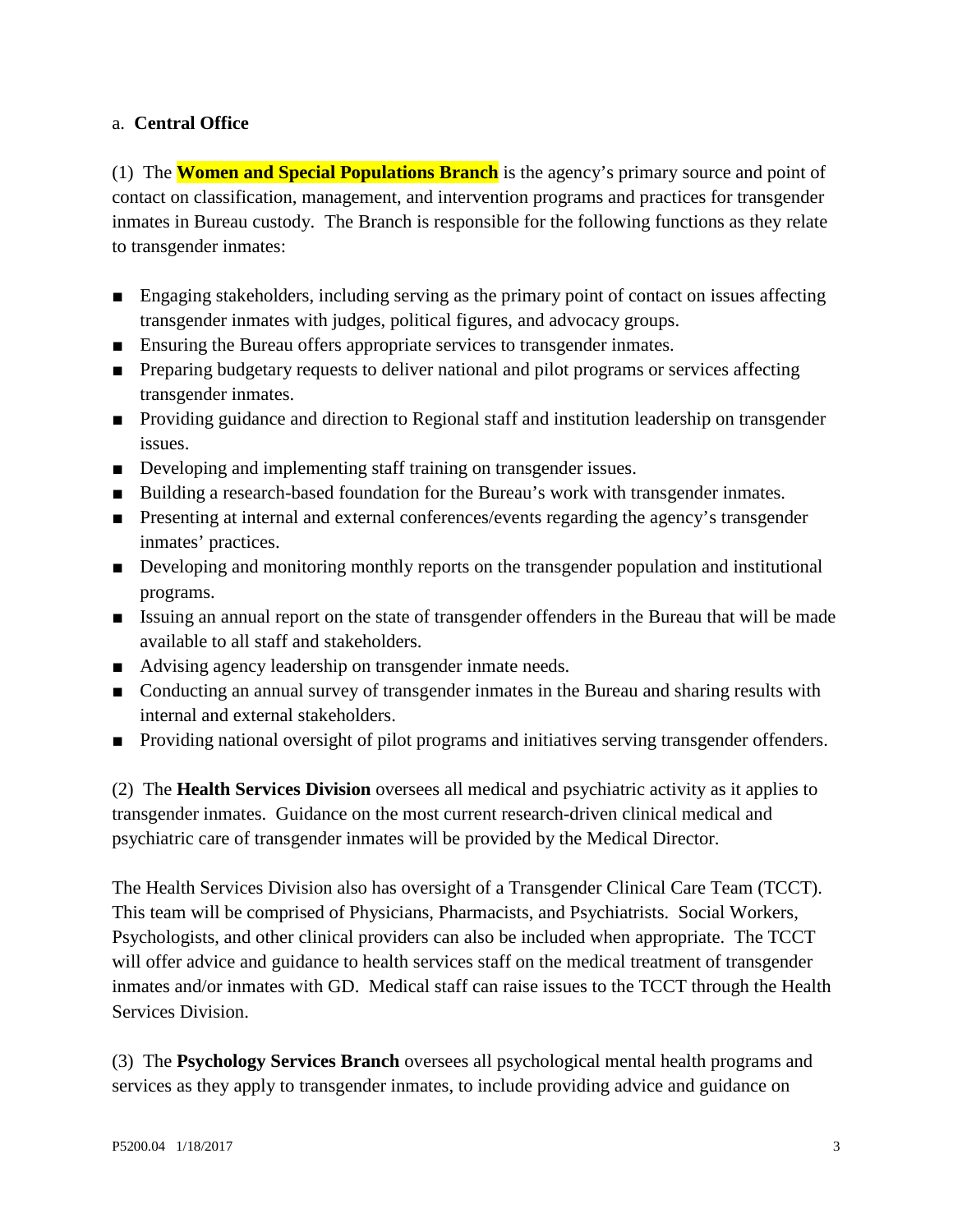identification and evaluation of transgender inmates, and making recommendations for treatment needs of transgender inmates and/or inmates with GD.

(4) **Central Office Branches/Divisions** of Correctional Services, Psychology Services, Education, Correctional Programs, Reentry Affairs, Residential Reentry Management, Health Services, Health Programs, Social Work, Office of General Counsel, and Trust Fund meet annually with the Women and Special Populations Branch to discuss transgender population needs and evaluate current gender-responsive services. The National Union and the Central Office LGBT Special Emphasis Program Manager will be invited to attend these meetings.

(5) The **Transgender Executive Council (TEC)** will consist of staff members from the Health Services Division, the Women and Special Populations Branch, Psychology Services, the Correctional Programs Division, the Designation and Sentence Computation Center (DSCC), and the Office of General Counsel. The TEC will meet a minimum of quarterly to offer advice and guidance on unique measures related to treatment and management needs of transgender inmates and/or inmates with GD, including designation issues. Institution staff and DSCC staff may raise issues on specific inmates to the TEC through the Women and Special Populations Branch. The National PREA Coordinator is consulted as needed.

## b. **Regional Offices**

- Provide oversight to institutions regarding services and other relevant trends managing transgender inmates.
- Assign transgender responsibilities to the Regional Female Offender/Transgender Coordinator Collateral Duty Assignment. This individual meets quarterly with the Women and Special Populations Branch to discuss staffing and programming needs.

### c. **Institutions**

The institution CEO will establish a multi-disciplinary approach to the management of transgender inmates; specifically:

- Ensure transgender inmates have access to services.
- Enter tracking information for self-identified transgender inmates by updating SENTRY and other databases (e.g., PDS), as appropriate.
- Provide appropriate reentry resources that may be specific to the population.
- Advise the Local Union of transgender inmate management issues, as appropriate.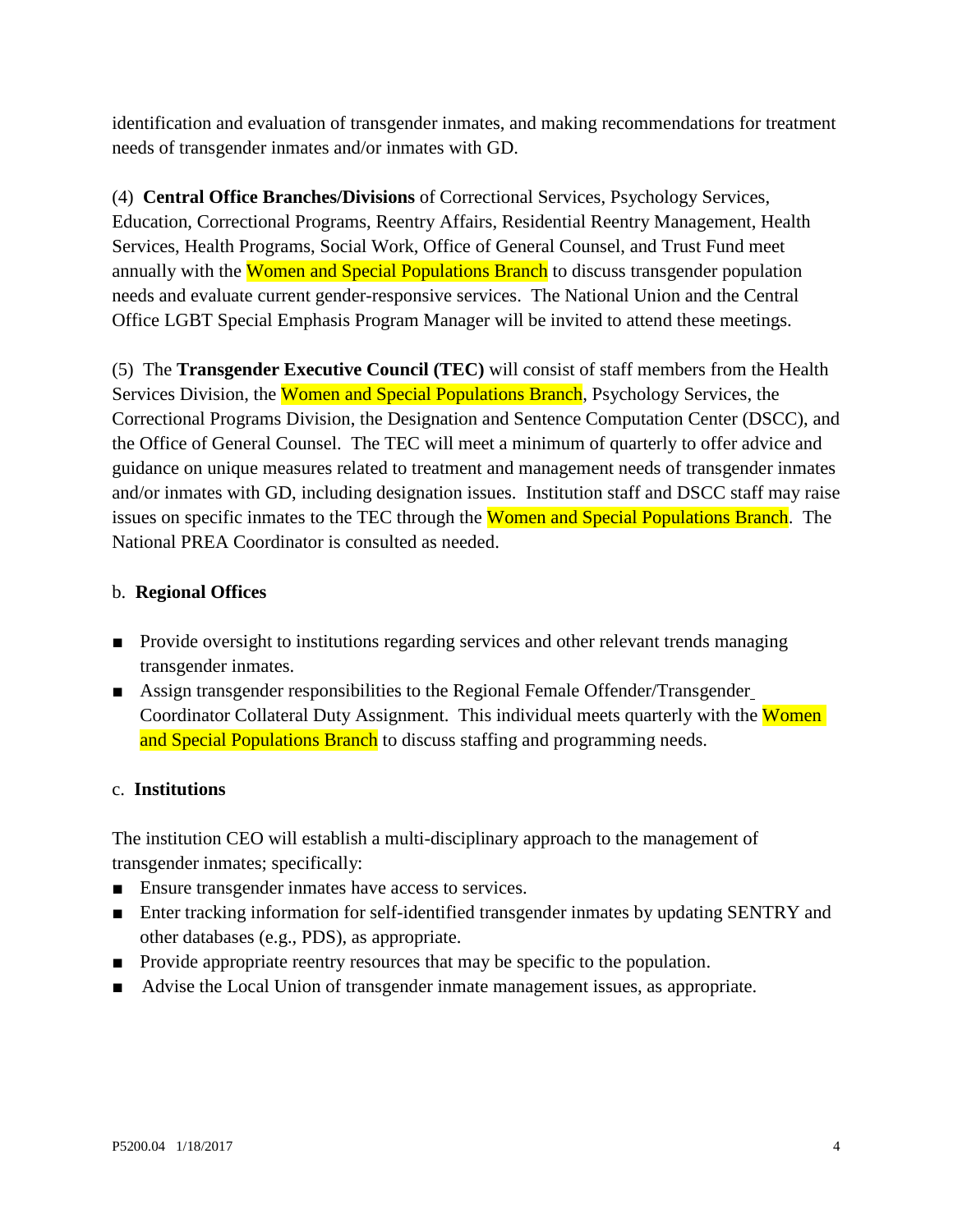## 4. **STAFF TRAINING**

Staff will be provided specialized training in working with unique issues when managing transgender inmates, with refresher training at annual training. Institutions housing known transgender inmates should provide additional training, if needed.

The Women and Special Populations Branch will be responsible for developing training materials and current information on the management of transgender inmates. Training will include information concerning best practices for maintaining the safety of transgender inmates, while also ensuring security and good order in Federal prisons and the safety of staff, inmates, and the public. This information will be made available to staff on the Women and Special **Populations Branch** Sallyport page.

In addition, the Prison Rape Elimination Act (PREA) regulations incorporated into the BOP Program Statement **Sexually Abusive Behavior Prevention and Intervention Program** have training requirements concerning pat searches and communication skills for transgender inmates. See 28 C.F.R. § 115.15(f) and 115.31 (a) (9). Please refer to this Program Statement regarding implementation of those training requirements.

Staff will be provided adequate time to complete these trainings during duty hours.

### 5. **INITIAL DESIGNATIONS**

The PREA regulations, incorporated into the Program Statement **Sexually Abusive Behavior Prevention and Intervention Program**, state in section 28 C.F.R. § 115.42 (c):

**"In deciding whether to assign a transgender or intersex inmate to a facility for male or female inmates…the agency shall consider on a case-by-case basis whether a placement would ensure the inmate's health and safety, and whether the placement would present management or security problems."** 

Upon receipt of information from a Pre-Sentence Report, court order, U.S. Attorney's Office, defense counsel, the offender, or other source that an individual entering BOP custody is transgender, designations staff will refer the matter to the TEC for advice and guidance on designation.

Institution staff managing pretrial or holdover offenders may also refer cases to the TEC for review. Any TEC recommendations concerning pretrial inmates will be coordinated with the appropriate United States Marshal's Office.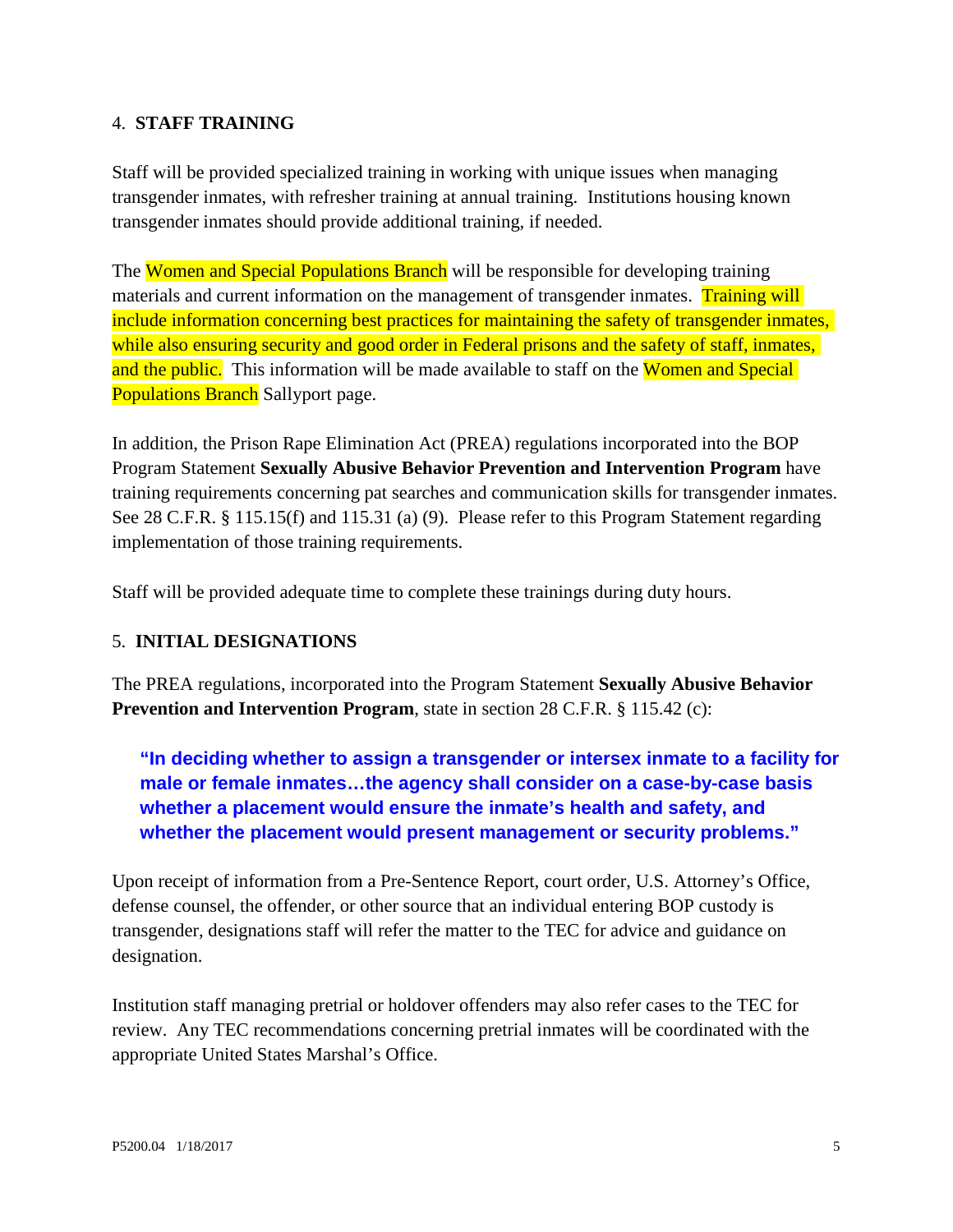The TEC will consider factors including, but not limited to, an inmate's security level, criminal and disciplinary history, current gender expression, medical and mental health needs/information, vulnerability to sexual victimization, and likelihood of perpetrating abuse. The TEC may also consider facility-specific factors, including inmate populations, staffing patterns, and physical layouts (e.g., types of showers available). The TEC will recommendhousing by gender identity when appropriate.

In deciding the facility assignment for a transgender or intersex inmate, the TEC should make the following assessments on a case-by-case basis:

- The TEC will use biological sex as the initial determination for designation;
- The TEC will consider the health and safety of the transgender inmate, exploring appropriate options available to assist with mitigating risk to the transgender offender, to include but not limited to cell and/or unit assignments, application of management variables, programming missions of the facility, etc.;
- The TEC will consider factors specific to the transgender inmate, such as behavioral history, overall demeanor, and likely interactions with other inmates; and
- The TEC will consider whether placement would threaten the management and security of the institution and/or pose a risk to other inmates in the institution (e.g., considering inmates with histories of trauma, privacy concerns, etc.).

The designation to a facility of the inmate's identified gender would be appropriate only in rare cases after consideration of all of the above factors and where there has been significant progress towards transition as demonstrated by medical and mental health history.

It will be noted in SENTRY designation notes that the TEC reviewed the inmate for appropriate institution designation.

## 6. **INTAKE SCREENING**

The PREA regulations in 28 C.F.R. part 115, Subpart A, incorporated into the Program Statement **Sexually Abusive Behavior Prevention and Intervention Program** and the Program Statement **Intake Screening,** address intake screening. Screening of transgender inmates will be conducted in accordance with these policies and all other applicable policies and procedures.

## 7. **HOUSING AND PROGRAMMING ASSIGNMENTS**

During Initial classification and Program Reviews, Unit Management staff will twice-yearly review the inmate(s) current housing unit status and programming available for transgender inmates; this review will be documented by Unit Management.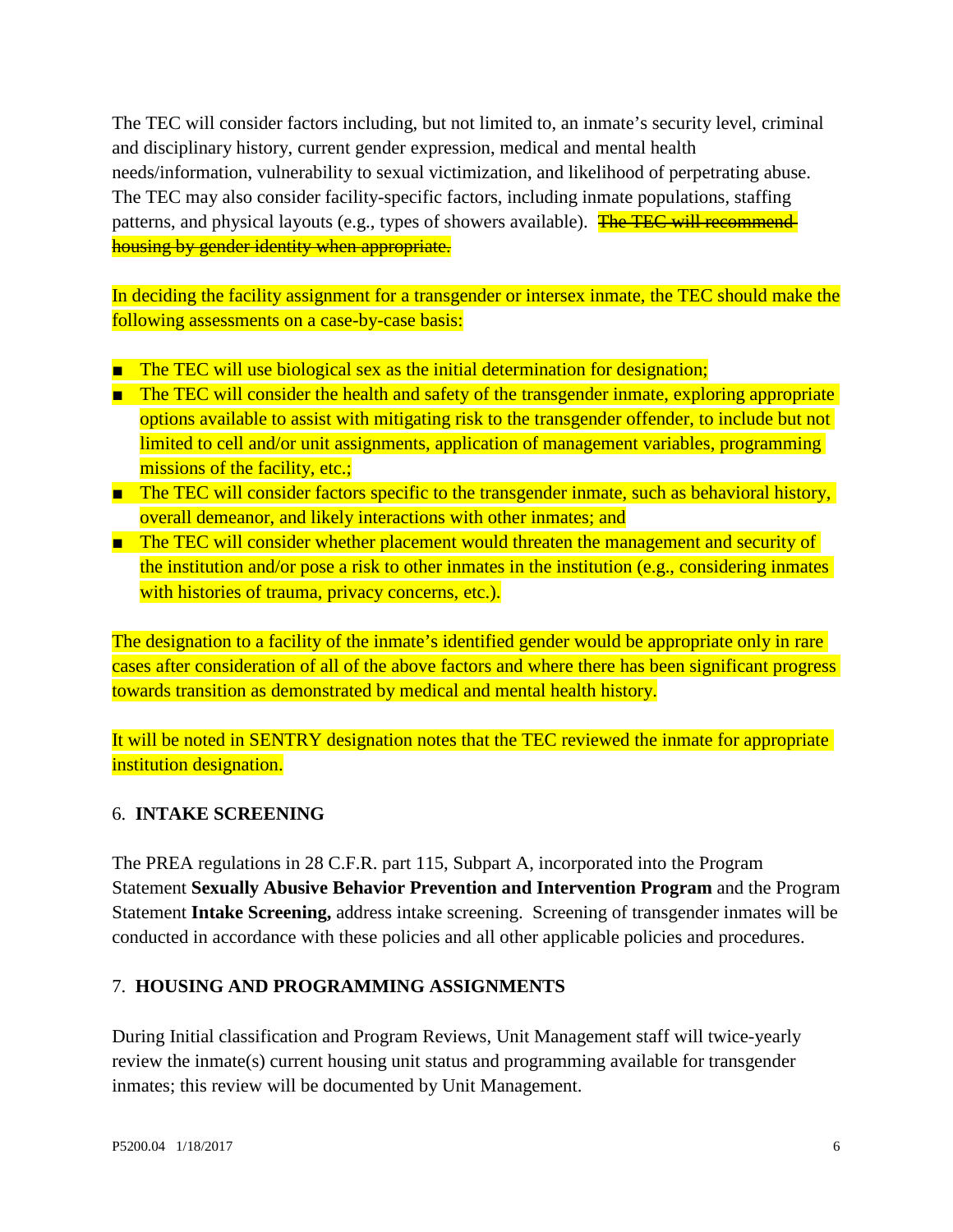The reviews will consider on a case-by-case basis that the inmate placement does not jeopardize the inmate's health and safety and does not present management or security concerns.

In making housing unit and programming assignments, a transgender or intersex inmate's own views with respect to his/her own safety must be given serious consideration.

Transgender inmates shall be given the opportunity to shower separate from other inmates.

The agency shall not place transgender or intersex inmates in dedicated facilities, units, or wings solely on the basis of such identification or status, unless such placement is in a dedicated facility, unit, or wing established in connection with a consent decree , legal settlement, or legal judgment for the purpose of protecting such inmates.

In order for an inmate to be considered for transfer to another **institution of the same sex as the** inmate's current facility location, including a facility housing individuals of the inmate's identified gender, the Warden should consult with the TEC prior to submitting a designation request to the DSCC, but this is not required.

In addition, the Warden may make a recommendation to the TEC to transfer a transgender or intersex inmate based on an inmate's identified gender.

In considering such recommendations, the TEC will apply all criteria of Section 5, above, and make the following assessments concerning the recommendation:

- The TEC will use biological sex as the initial determination for designation;
- The TEC will consider the health and safety of the transgender inmate, exploring appropriate options available to assist with mitigating risk to the transgender offender, to include but not limited to cell and/or unit assignments, application of management variables, programming missions of the facility, re-designation to another facility of the same sex, etc.;
- The TEC will also consider factors specific to the transgender inmate, such as behavioral history, overall demeanor, program participation, and likely interactions with other inmates; and
- The TEC will consider whether placement would threaten the management and security of the institution and/or pose a risk to other inmates in the institution (e.g., considering inmates with histories of trauma, privacy concerns, etc.).

The designation to a facility of the inmate's identified gender would be appropriate only in rare cases after consideration of all of the above factors and where there has been significant progress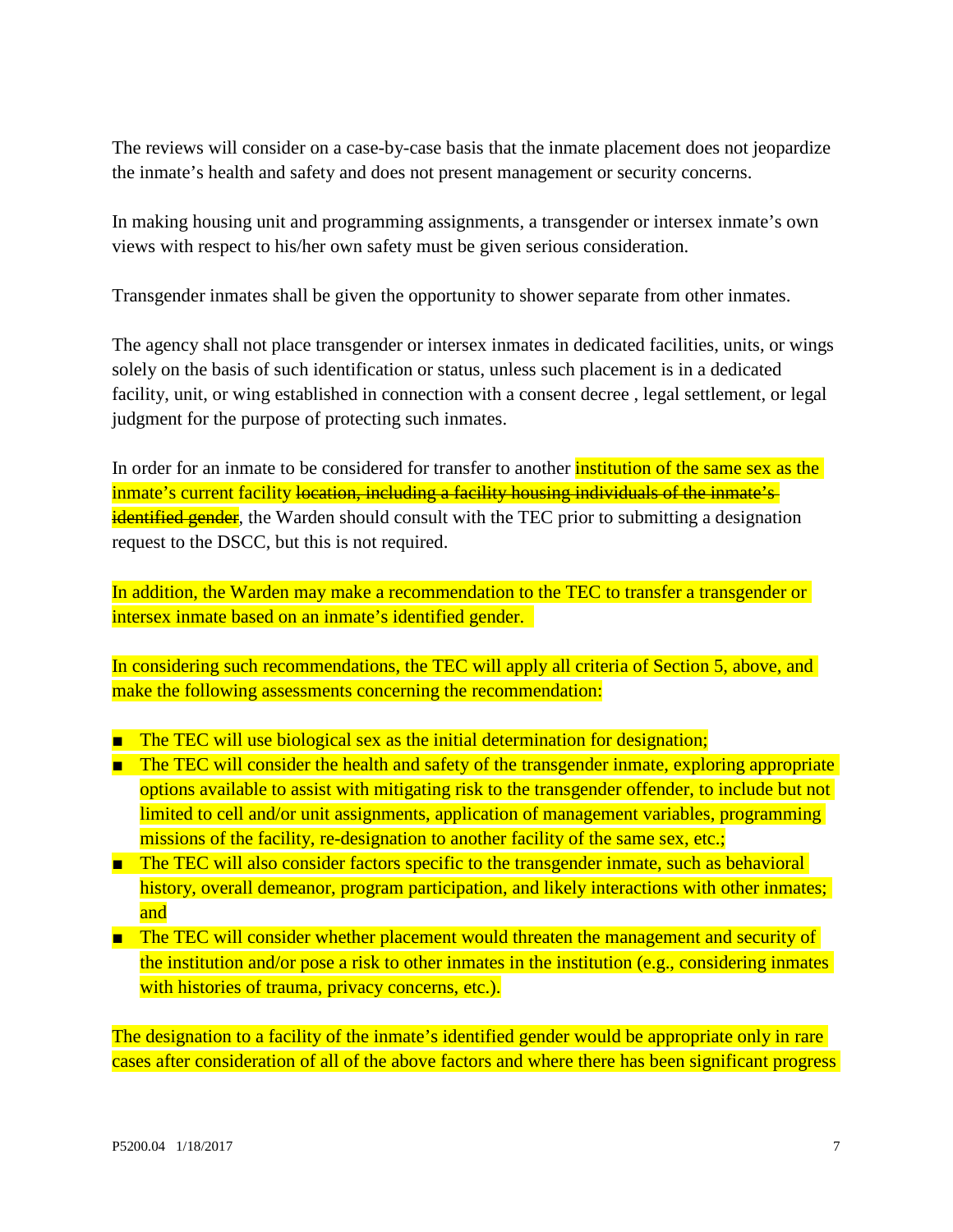towards transition as demonstrated by medical and mental health history, as well as positive institution adjustments.

It will be noted in SENTRY designation notes that the TEC reviewed the inmate for appropriate institution designation.

# 8. **DOCUMENTATION AND SENTRY ASSIGNMENTS**

a. **Medical and Mental Health Information**. Medical and mental health information for transgender inmates will be maintained in the current electronic recordkeeping system in accordance with the Program Statement **Health Information Management**. Medical and mental health information is considered confidential, and may only be released in accordance with appropriate laws, rules, and regulations.

b. **Initial Screening**. For initial designations, designations staff will assign Case Management Activity (CMA) SENTRY assignments if information in the PSR or other documentation indicates a likely transgender identity. The screening codes will be:

SCRN M2F – inmate should be screened for male to female. SCRN F2M – inmate should be screened for female to male.

Any inmate arriving at the designated institution with a screening code is to be referred to the Chief Psychologist or designee for review within 14 days. If the code was assigned in error, the screening code will be removed by the psychologist. If the inmate identifies as transgender, the psychologist will replace the screening code with an identifying code, as indicated below. Holdover facilities will be exempt from this initial screening requirement, as limited available records and brevity of stay do not allow for a comprehensive screening.

Any inmate who arrives without a screening code but identifies as transgender during intake, or at any time during the incarceration period, is referred to the Chief Psychologist or designee and interviewed within 14 days of the inmate notification. Inmates in pretrial status at Bureau facilities may also receive a SENTRY code.

c. **Notification to Staff and Tracking**. After consultation with Psychology Services, and if the inmate affirms his/her transgender identity, the screening code will be updated to a permanent assignment by a psychologist:

TRN M2F – inmate is male to female transgender (transgender female). TRN F2M – inmate is a female to male transgender (transgender male).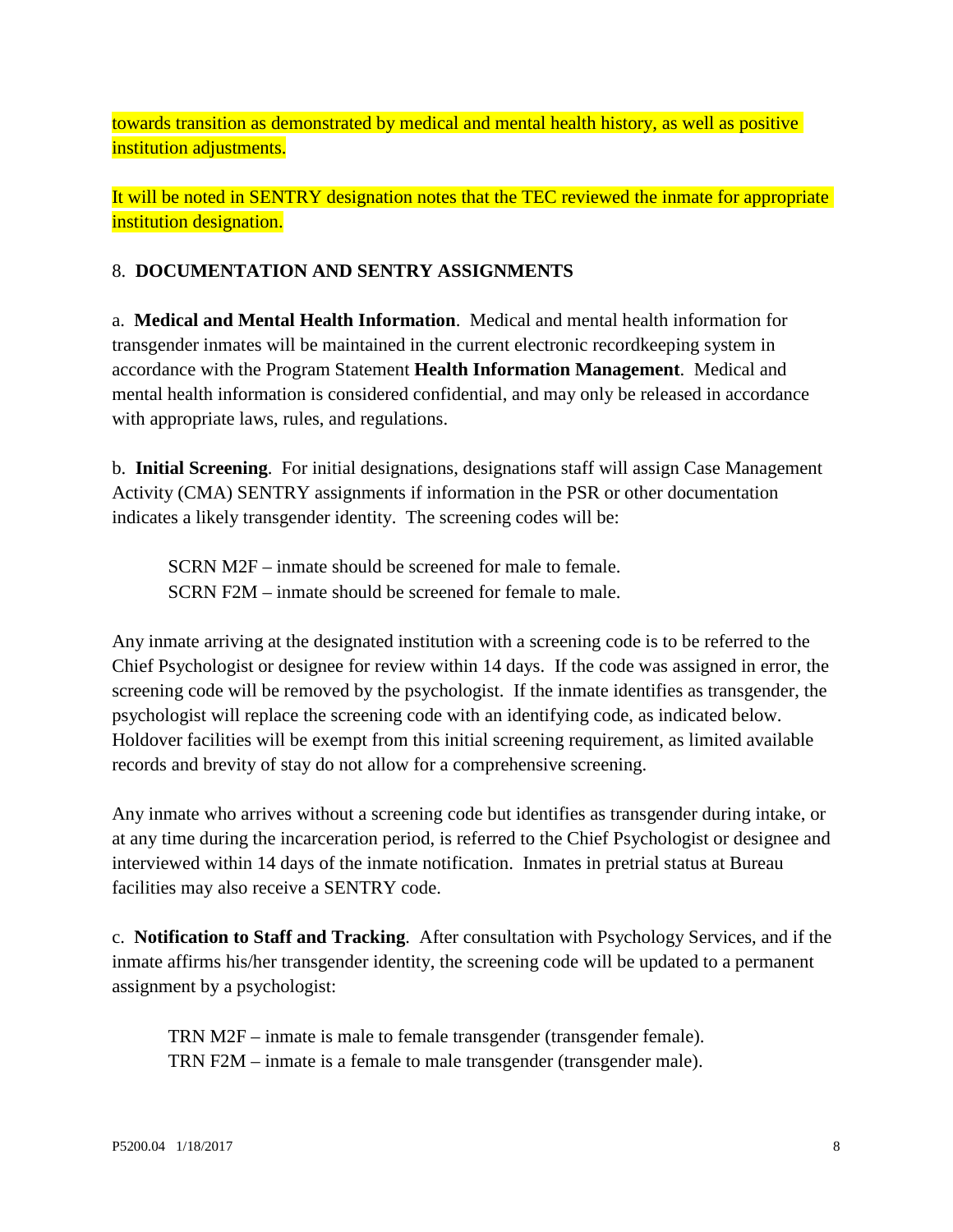The inmate must request to Psychology Services staff that the CMA assignment be entered, and the inmate consents that all staff will therefore be notified that the individual is transgender. The inmate's request will be documented on BP-A1110, Case Management Activity (CMA) SENTRY Assignment Consent Form for Transgender Inmates (included as Attachment A to this policy). Psychology Services will maintain the form in the electronic mental health record and forward a copy of the form to the Unit Team. The Unit Team will maintain the form in the FOI Exempt section of the Central File.

Staff should consult the CMA assignment when interacting with the inmate; e.g., use of pronouns, searches, commissary items, etc., as indicated below.

If there are questions about the need to continue a CMA assignment, the Warden should contact the Women and Special Populations Branch. Should the CMA assignment change, staff members will not be disciplined for the continued provision of accommodations or use of pronouns.

# 9. **HORMONE AND NECESSARY MEDICAL TREATMENT**

Hormone or other **necessary** medical treatment may be provided after an individualized assessment of the requested inmate by institution medical staff. Medical staff should request consultation from Psychology Services regarding the mental health benefits of hormone or other necessary medical treatment. If appropriate for the inmate, hormone treatment will be provided in accordance with the Program Statement **Patient Care** and relevant clinical guidance. Questions concerning hormone treatment may be referred to the TCCT.

In the event this treatment changes the inmate's appearance to the extent a new identification card is needed, the inmate will not be charged for the identification card.

## 10. **INSTITUTION PSYCHOLOGY SERVICES**

Bureau psychologists are available to provide assessment and treatment services for transgender inmates, if appropriate. Guidance on assessment procedures will be provided by the Psychology Services Branch.

If an inmate identifies as transgender, the psychologist will provide the inmate with information regarding the range of treatment options available in the Bureau and their implications. In addition, based upon the psychologist's preliminary assessment and the inmate's expressed interest, a referral to the Clinical Director and/or Chief Psychiatrist may be generated. While the initial interview must be scheduled within 14 days, an assessment may take longer in some instances.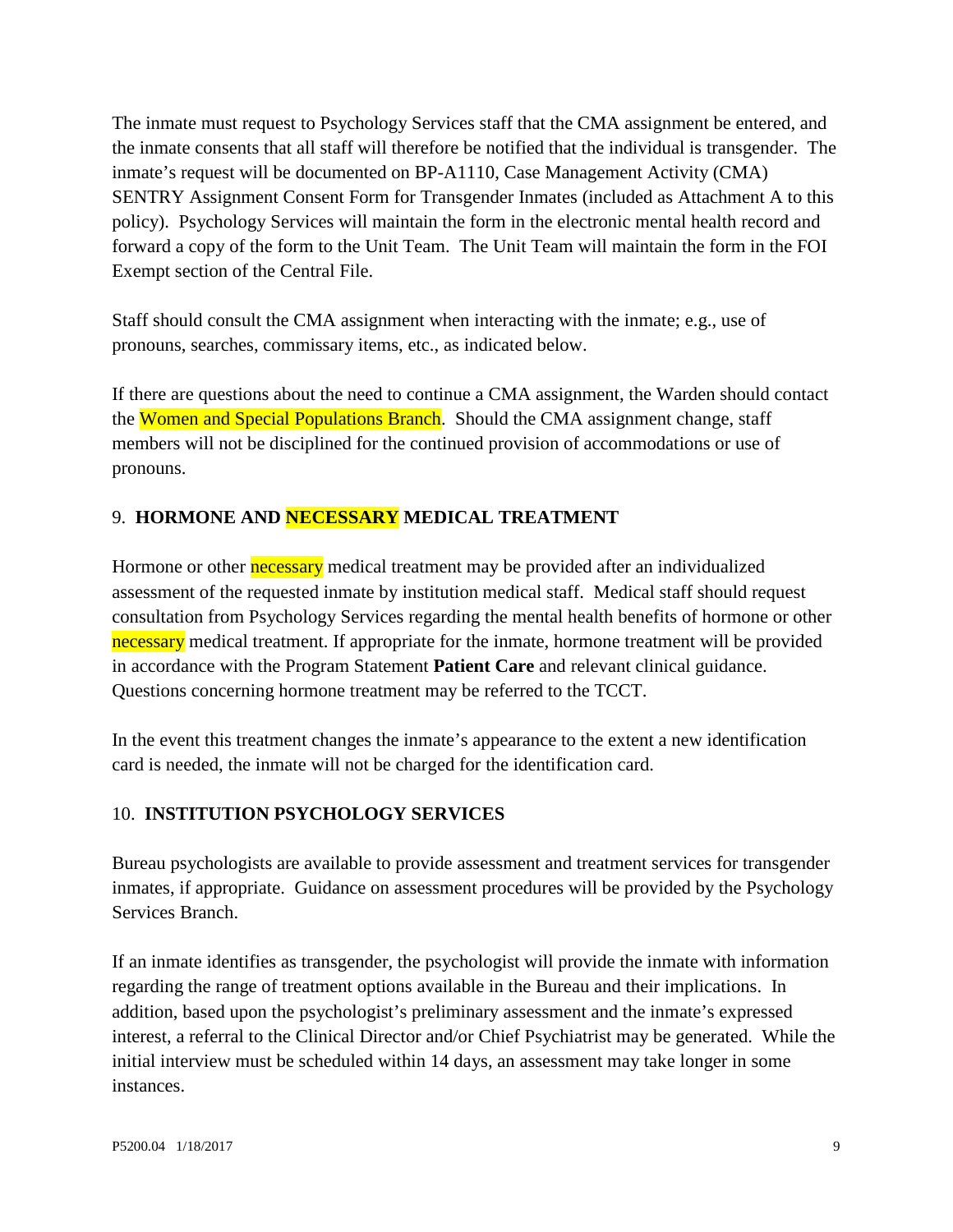In addition to a referral to medical services, a transgender inmate may be offered individual psychotherapy. Individual psychotherapy goals might include: (1) helping the inmate to live more comfortably within a gender identity and deal effectively with non-gender issues; (2) emphasizing the need to set realistic life goals related to daily living, work, and relationships, including family of origin; (3) seeking to define and address issues that may have undermined a stable lifestyle, such as substance abuse and/or criminality; and (4) addressing any co-occurring mental health issues. Mood disorders, anxiety disorders, substance use disorders, and personality disorders, etc., may also be present; any effective treatment plan will fully address these symptoms.

If an institution has multiple transgender inmates, a support group facilitated by a mental health provider may also be a component of the treatment plan. Common concerns of transgender inmates, which may be addressed effectively in a group setting, include self-esteem issues and relationship issues.

Psychologists who provide mental health treatment for transgender inmates address all mental health needs, including suicide risk, if present.

Psychologists working with transgender inmates are encouraged to consult the Reentry Services Division in Central Office for additional resources.

### 11**. PRONOUNS AND NAMES**

Staff interacting with inmates who have a CMA assignment of transgender can use the authorized gender-neutral communication with inmates (e.g., by the legal last name or "Inmate" last name). Transgender inmates often prefer to be called by pronouns of their identified gender identity. Staff may choose to use these gender-specific pronouns or salutations per the inmate's request, and will not be disciplined for doing so.

An official committed name change while in BOP custody must be done consistent with the Program Statement **Correctional Systems Manual**, Chapter 4. The name entered on the inmate's Judgement and Commitment Order will remain the official committed name for all Bureau records (incident reports, progress reviews, sentence calculations, etc.). However, any additional names or aliases can be entered into SENTRY as appropriate.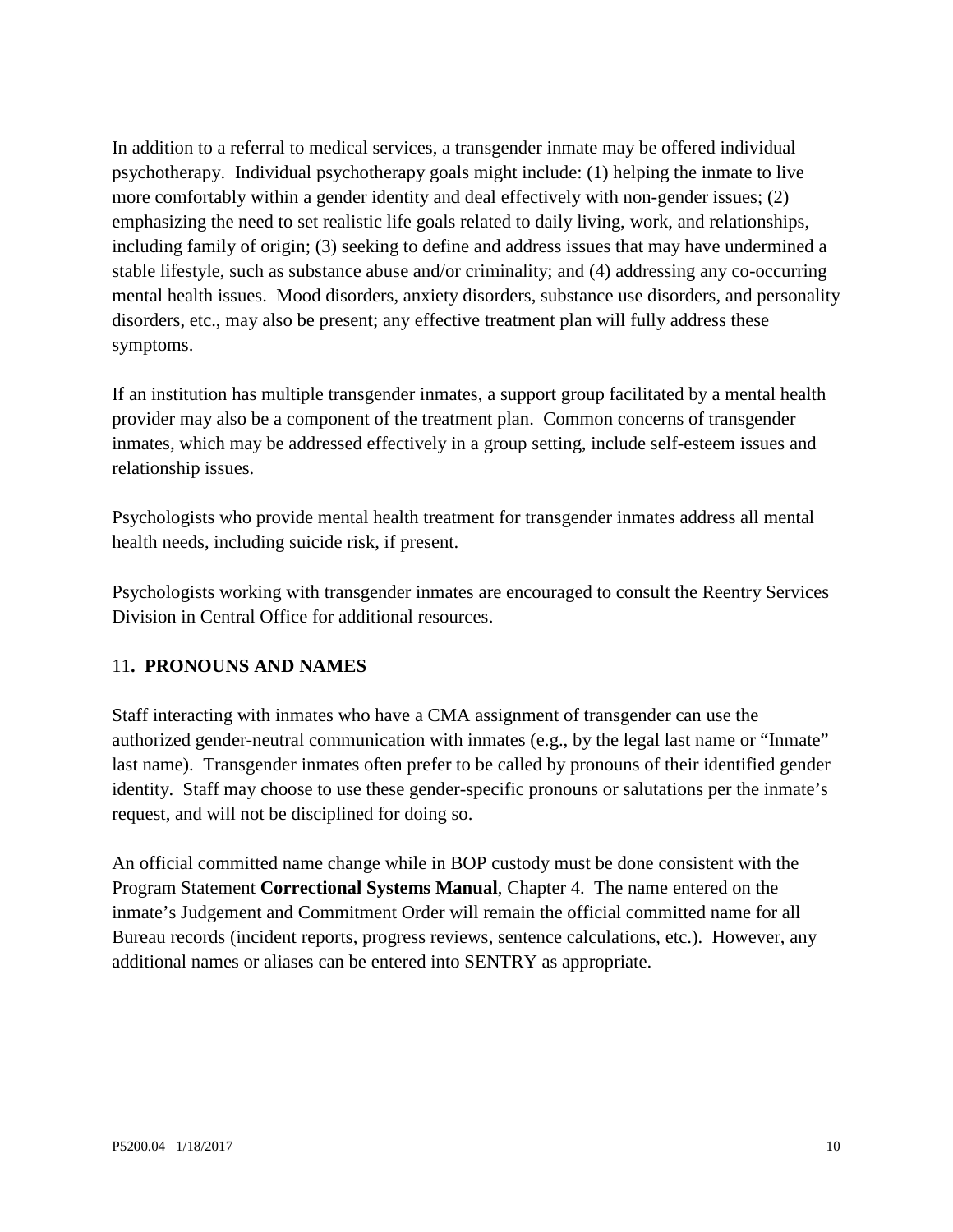#### 12. **PAT SEARCHES**

Pat searches of transgender inmates will be conducted in accordance with the Program Statement **Searches of Housing Units, Inmates, and Inmate Work Areas**. The policy language, included here as a reference, states:

"Transgender Inmates – For purposes of pat searching, inmates will be pat-searched in accordance with the gender of the institution, or housing assignment, in which they are assigned. Transgender inmates may request an exception. The exception must be pre-authorized by the Warden, after consultation with staff from Health Services, Psychology Services, Unit Management, and Correctional Services. Exceptions must be specifically described (e.g., "pat search only by female staff"), clearly communicated to relevant staff through a memorandum, and reflected in SENTRY (or other Bureau database; e.g., posted picture file). Inmates should be provided a personal identifier (e.g., notation on commissary card, etc.) that indicates their individual exception, to be carried at all times and presented to staff prior to pat searches."

It is recommended the inmate request the exception by submitting an Inmate Request to Staff (BP-A0148) to the Warden. The Warden will consult with the departments listed above, and the memo approving or denying the request will be generated by the Warden's Office.

Inmates who are granted this exception under policy may have it reversed by the Warden if found to have violated institution rules concerning contraband.

In exigent circumstances, any staff member may conduct a pat search of any inmate consistent with the Program Statement **Searches of Housing Units, Inmates, and Inmate Work Areas**.

### 13. **VISUAL SEARCHES**

For purposes of a visual search, inmates will be searched in accordance with the gender of the institution, or housing assignment, to which they are assigned. The visual search shall be made in a manner designed to ensure as much privacy to the inmate as practicable. Staff should consider the physical layout of the institution, and the characteristics of an inmate with a transgender CMA assignment, to adjust conditions of the visual search as needed for the inmate's privacy.

Transgender inmates may also request an exception to be visually searched by a staff member of the inmate's identified gender. The exception must be pre-authorized by the Warden, after consultation with staff from Health Services, Psychology Services, Unit Management, and Correctional Services. Exceptions must be specifically described (e.g., "visual search only by female staff"), clearly communicated to relevant staff through a memorandum, and reflected in SENTRY (or other Bureau database; e.g., posted picture file). Inmates should be provided a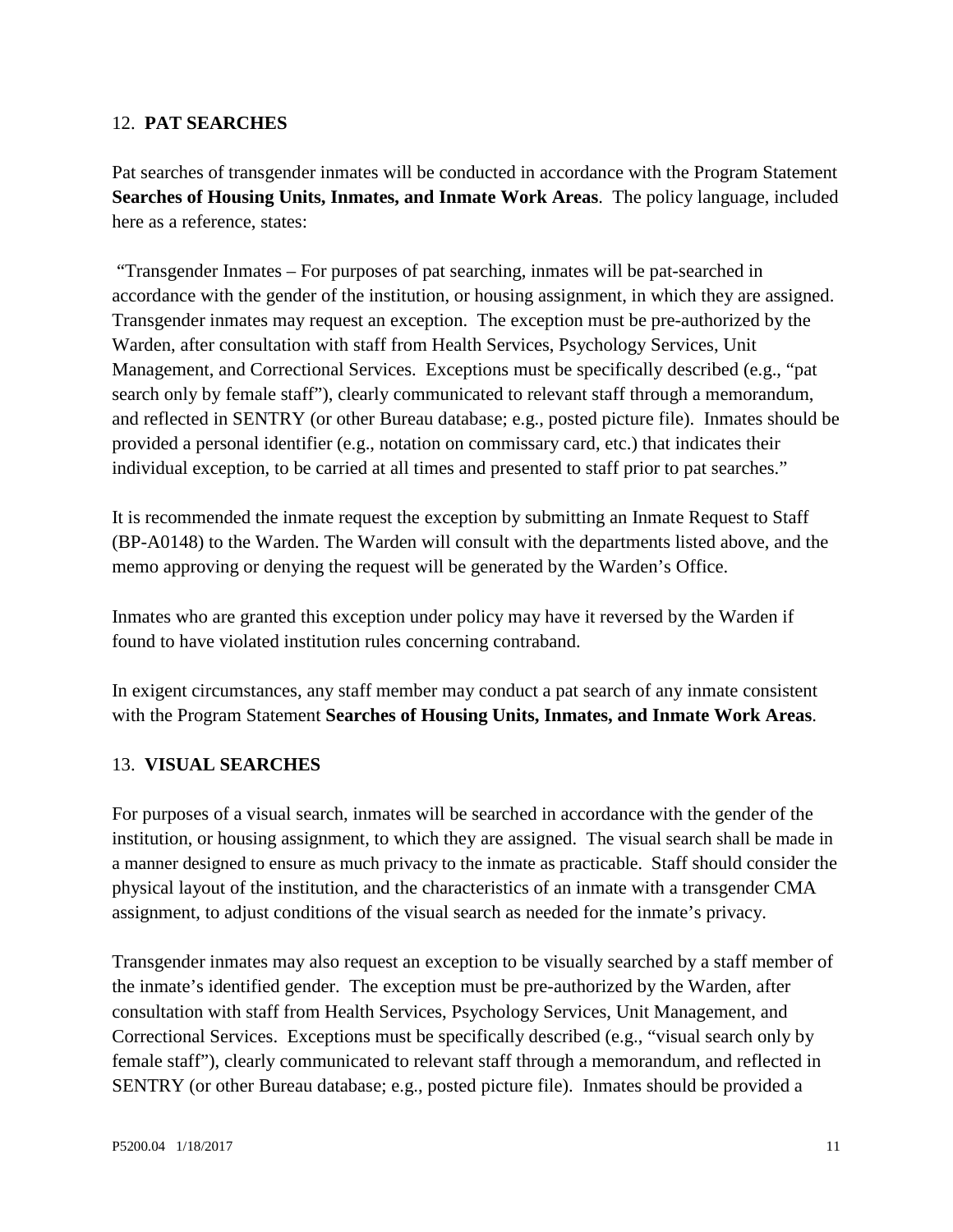personal identifier (e.g., notation on commissary card, etc.) that indicates their individual exception, to be carried at all times and presented to staff prior to visual searches.

It is recommended the inmate request the exception by submitting an Inmate Request to Staff (BP-A0148) to the Warden. The Warden will consult with the departments listed above, and the memo approving or denying the request will be generated by the Warden's Office.

Inmates who are granted this exception under policy may have it reversed by the Warden if found to have violated institution rules concerning contraband.

Transgender inmates placed at an institution or in a housing unit that does not correspond with their identified gender, and who are granted an exemption as indicated above, will be searched by: bargaining unit staff of the inmate's identified gender who consent to participate in the search; management staff of the inmate's identified gender who consent to participate in the search; or available Health Services clinical staff.

Transgender inmates placed at an institution or in a housing unit of their identified gender will be searched by bargaining unit staff of the inmate's identified gender who consent to participate in the search; management staff of the inmate's identified gender; or available medical staff.

Institutions should consider using available body scanning technology in lieu of visual searches of transgender inmates.

In exigent circumstances, any staff member may conduct a visual search of any inmate consistent with the Program Statement **Searches of Housing Units, Inmates, and Inmate Work Areas**.

# 14. **CLOTHING AND COMMISSARY ITEMS**

Consistent with safety and security concerns, inmates with the CMA assignment of transgender will have the opportunity to have undergarments of their identified gender even if they are not housed with inmates of the identified gender. Institutional laundry will have available institutional undergarments that fulfill the needs of transgender inmates. Undergarments will not have metal components.

Standardized lists of Commissary items for transgender inmates are available in accordance with the Program Statement **Trust Fund/Deposit Manual**.

Additional items based on an individualized assessment of the transgender inmate may be approved by the Warden. Additional items may be provided by the institution or purchased by the inmate, as appropriate.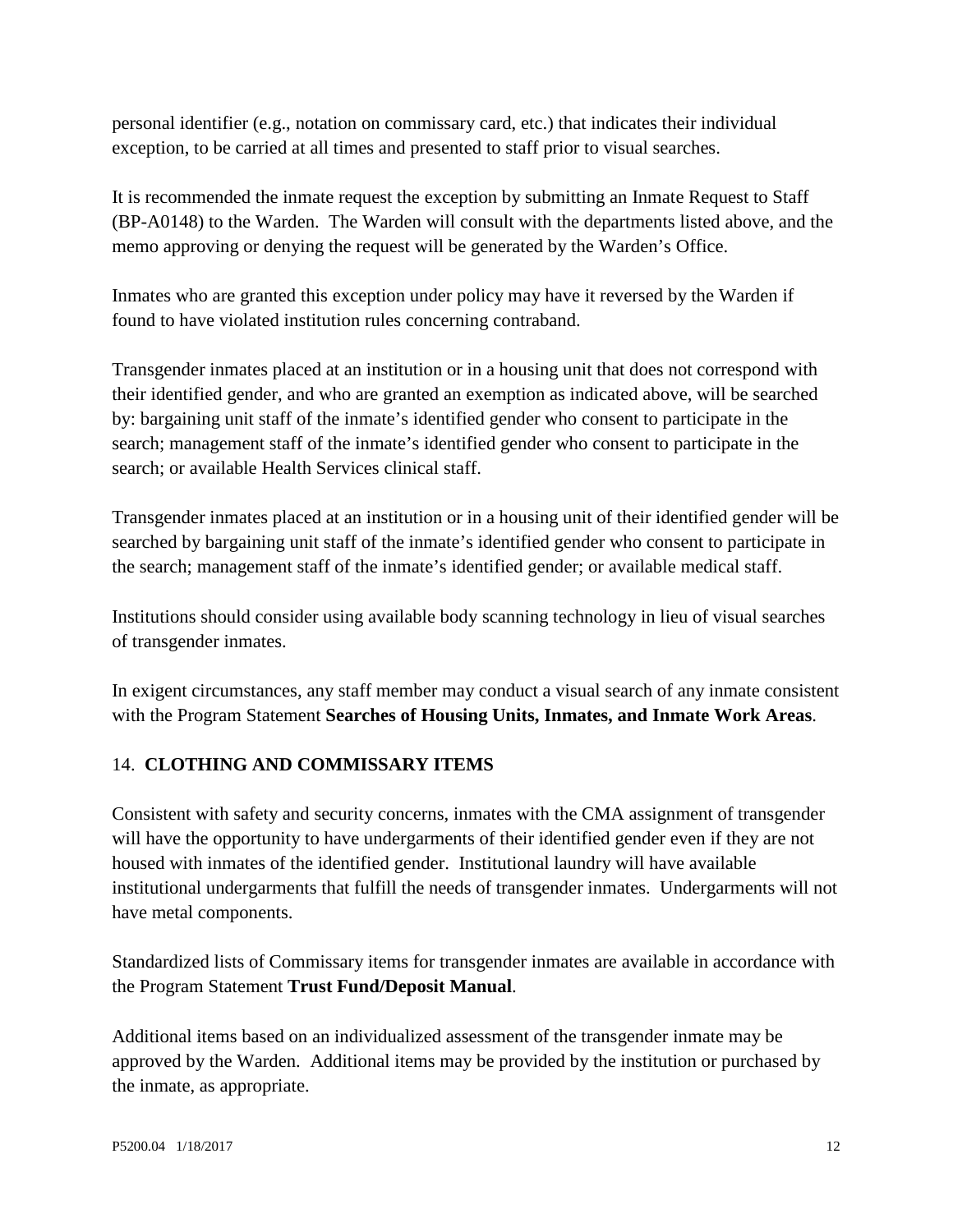Inmates who purchase and/or are provided items under this section will be subject to disciplinary sanctions, including the removal of these items, if they are found to have violated institution rules relating to the possession of these items.

## 15. **REENTRY NEEDS**

In accordance with the Program Statement **Release Preparation Program**, institution staff should assist transgender inmates in addressing these issues prior to release or placement in a Residential Reentry Center/Home Confinement.

During initial classifications and Program Reviews, Unit Management will formulate a prerelease plan that will assist transgender inmates in obtaining appropriate identification, finding housing and employment, and providing community resources to reintegrate into the community.

The Reentry Affairs Coordinator may assist staff with identifying these resources. Institution and/or Regional Social Workers should be contacted concerning the continuity of medical care.

The Women and Special Populations Branch and/or Social Workers can be contacted to provide guidance and resources for reentry needs of transgender inmates.

## **16. ADMINISTRATIVE REMEDIES**

Inmates may use the procedures of the Program Statement **Administrative Remedy Program** concerning any issues relating to this policy.

### **REFERENCES**

|  | <b>Program Statements</b> |
|--|---------------------------|
|--|---------------------------|

| P1330.18 | Administrative Remedy Program (1/6/14)                                 |
|----------|------------------------------------------------------------------------|
| P4500.11 | Trust Fund/Deposit Fund Manual (4/9/15)                                |
| P5100.08 | Security Designation and Custody Classification Manual (9/12/06)       |
| P5290.15 | Intake Screening (3/30/09)                                             |
| P5310.12 | Psychology Services Manual (03/07/95)                                  |
| P5310.16 | Treatment and Care of Inmates with Mental Illness (5/1/14)             |
| P5322.13 | Inmate Classification and Program Review (5/16/14)                     |
| P5324.08 | Suicide Prevention $(4/5/07)$                                          |
| P5324.12 | Sexually Abusive Behavior Prevention and Intervention Program (6/4/15) |
| P5325.07 | Release Preparation Program (12/31/07)                                 |
| P5521.06 | Searches of Housing Units, Inmates, and Inmate Work Areas (6/4/15)     |
| P5800.15 | Correctional Systems Manual (9/23/16)                                  |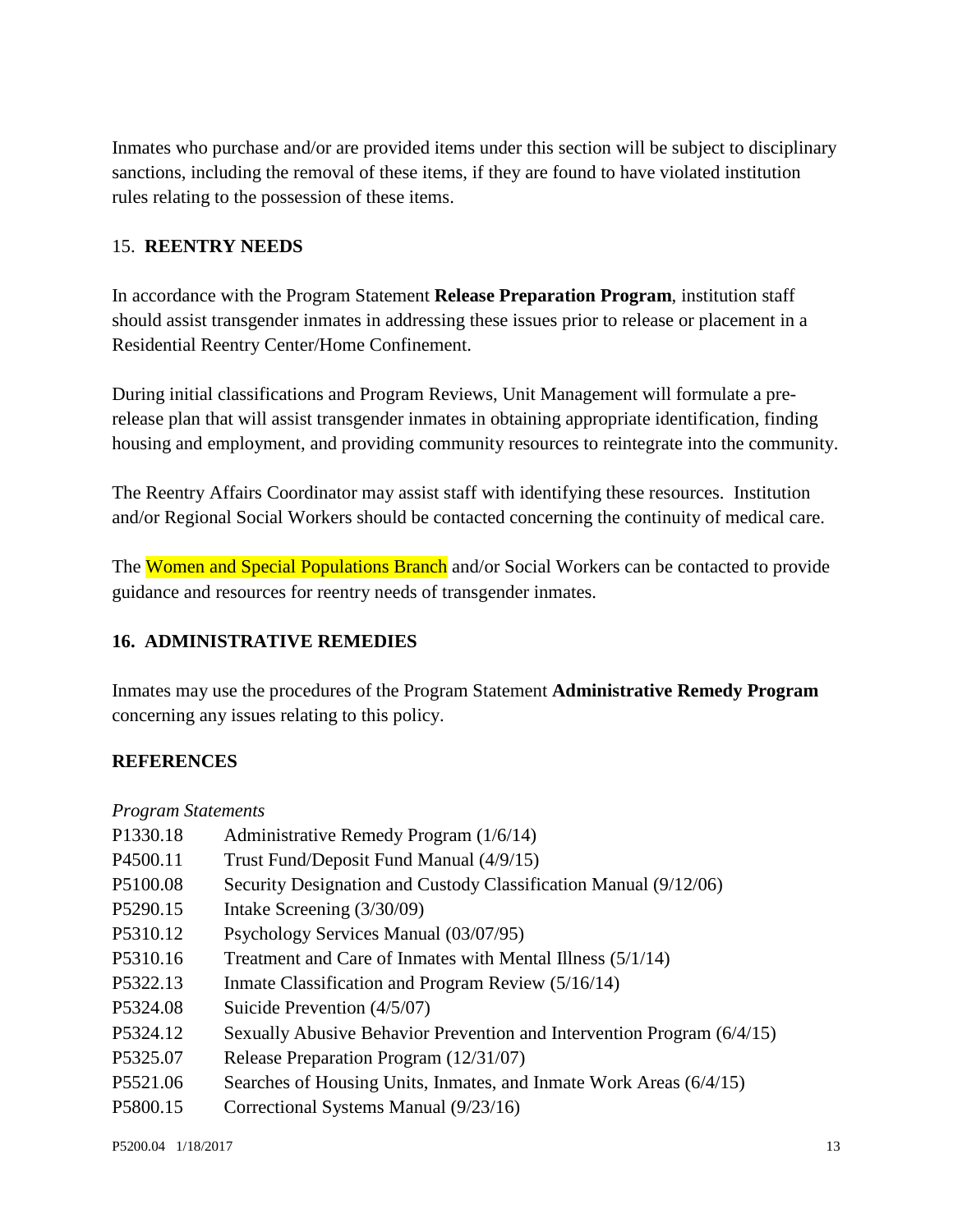| P6031.04 | Patient Care $(6/3/14)$                  |
|----------|------------------------------------------|
| P6090.04 | Health Information Management $(3/2/15)$ |

*Federal Regulations* 28 CFR part 115

## *Additional Resources For Clinicians*

Diagnostic and Statistical Manual of Mental Disorders (DSM), most current version. World Professional Association for Transgender Health (WPATH) standards.

### *BOP Forms*

| <b>BP-A0148</b> | Inmate Request to Staff                                           |
|-----------------|-------------------------------------------------------------------|
| <b>BP-A1110</b> | Case Management Activity (CMA) SENTRY Assignment Consent Form for |
|                 | <b>Transgender Inmates</b>                                        |

# *ACA Standards (see Program Statement, Directives Management Manual, sections 2.5 and 10.3)*

- American Correctional Association Standards for Adult Correctional Institutions, 4th Edition: 4-4056M, 4-4084M, 4-4084.1M, 4-4133M, 4-4180M, 4-4194M, 4-4278M, 4- 4281.1M, 4-4281.2M, 4-4281.3M, 4-4281.4M, 4-4281.5M, 4-4281.6M, 4-4281.7M, 4- 4281.8M, 4-4362M, 4-4371M, 4-4406M.
- American Correctional Association Performance Based Standards for Adult Local Detention Facilities, 4th Edition: 4-ALDF-2A-29, 4-ALDF-2A-32, 4-ALDF-2A-34, 4-ALDF-6B-03, 4-ALDF-2C-03, 4-ALDF-4C-22M, 4-ALDF-4C-30M, 4-ALDF-4D-22, 4-ALDF-4D-22-1, 4- ALDF-4D-22-2, 4-ALDF-4D-22-3, 4-ALDF-4D-22-4, 4-ALDF-4D-22-5, 4-ALDF-4D-22- 6M, 4-ALDF-4D-22-7, 4-ALDF-4D-22-8, 4-ALDF-7B-08, 4-ALDF-7B-10, 4-ALDF-7B-10- 1.
- American Correctional Association Standards for Administration of Correctional Agencies, 2<sup>nd</sup> Edition: None.
- American Correctional Association Standards for Correctional Training Academies: None.

### *Records Retention*

Requirements and retention guidance for records and information applicable to this program are available in the Records and Information Disposition Schedule (RIDS) on Sallyport.